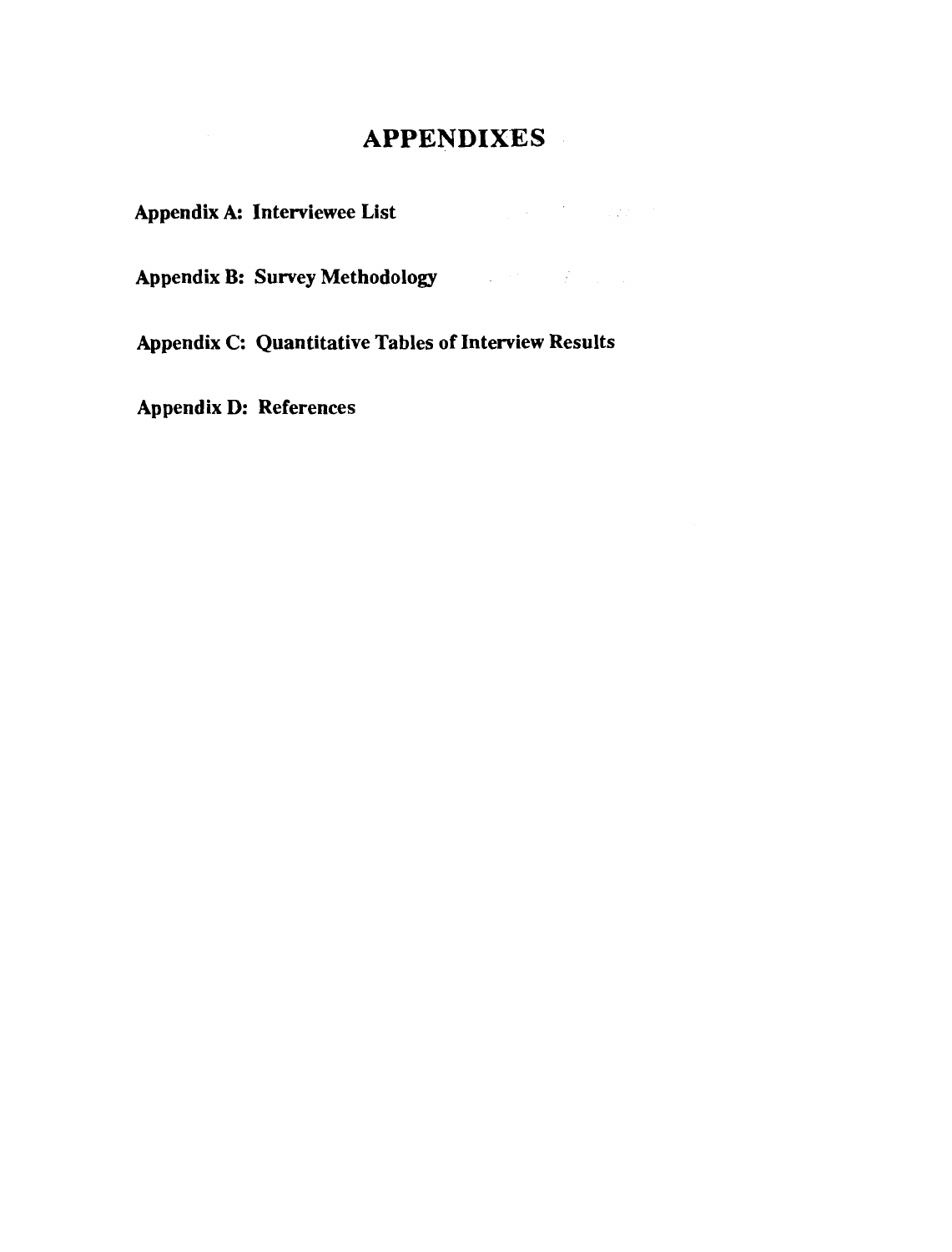### **Appendix A**

## **Interviewee List**

Individuals representative of the titles listed in the survey methodology (Appendix B) of this report were interviewed at each of the following organizations. For the purpose of confidentiality, names of individuals have been withheld.

## **<sup>1</sup>Art Museums <sup>1</sup>**

The Art Institute of Chicago, Department of Museum Education, Chicago, IL

Indianapolis Museum of Art, Indianapolis, IN

Minneapolis Institute of Art, Minneapolis, MN

National Gallery of Art, Department of Educational Resources, Washington, DC

UCB Art Museum, Berkeley, CA

# I **History** & **Multidisciplinary Museums** ]

American Museum of Natural History, New York, NY

The Heard Museum, Phoenix, **AZ** 

The Henry Ford Museum & Greenfield Village, Dearborn, MI

The Oakland Museum, Oakland, CA

Smithsonian Institution, Experimental Gallery, Washington, DC

# **Science** & **Technology Museums/Centers**

Astronaut Memorial Space Science Center, Brevard Community College, Cocoa, FL

The (Boston) Computer Museum, Boston, MA

California Museum of Science and Industry, Los Angeles, CA

The Exploratorium, San Francisco, CA

Tech 2000, Washington, DC

Tech Museum of Innovation, San Jose, CA

# **Children's Museums**

The Austin Children's Museum, Austin, TX

Bay Area Discovery Museum, Sausalito, CA

The (Boston) Children's Museum, Boston, MA

Indianapolis Children's Museum, Indianapolis, IN

Minnesota Children's Museum, St. Paul, MN

Copyright Archives & Museum Informatics, 1993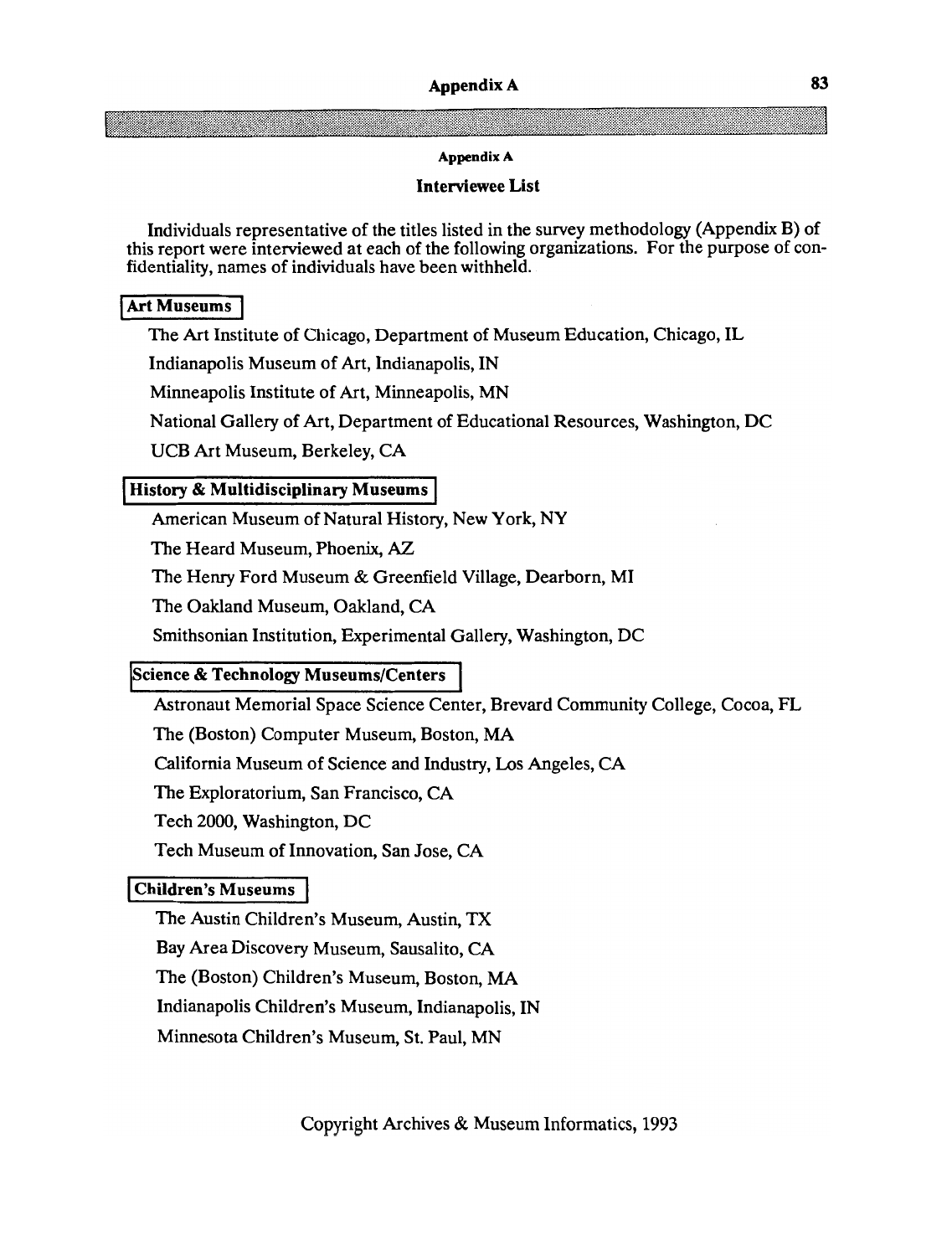# $\begin{array}{c} 84 \\ \hline \end{array}$ <br> $\begin{array}{c} \boxed{\text{Zoos}} \\ \text{The} \end{array}$

The St. Louis Zoo, St. Louis, MO

### **Corporate Museums**

Motorola Museum of Electronics, Schaumburg, IL

### Associations

Association of Science Technology Centers (ASTC), Washington, DC

Institute for Computers in the Arts, New York, NY

Society for Applied Learning & Technology (SALT), Warrenton, VA

Society for Applied Learning & Technology (SALT), Bozman, MD

Also spoke with members of : American Association of Museums (AAM), National Association of Museum Exhibitors (NAME), Museum Education Consortium (MEC), Interactive Videodisc Science Consortium (IVSC), and the National Endowment for the Arts (NEA). Input from the NAME, MEC and IVSC is integrated in museum and experts interviews, while my conversations with the AAM and NEA were not applicable to the interviews.

### **Museum & Multimedia Experts**

Archives and Museum Informatics, Pittsburgh, PA

Bank Street College of Education, New York, NY

Behind the Scenes Publishing, Solebury, PA

Museum Education Consortium, New York, NY

### **EducationaVTraining Media** & **Software Developers\***

Allen Communications, Salt Lake City, UT

National Educational Training Group, Naperville, IL

Texas Learning & Technology Group, Austin, TX

Note: Allen Communications is also the developer of the Quest authoring package, but the interview focused on experience as an interactive media designer.

\* Results integrated in the interactive exhibit summary where applicable, or into other parts of the report.

### **Interactive Media/Exhibit Developers**

Aborescence, San Francisco, CA

C. Brown Systems Design, Berkeley, CA

Edwin Schlossberg, Inc., New York, NY

Haukom Associates, San Francisco, CA

Copyright Archives & Museum Informatics, 1993